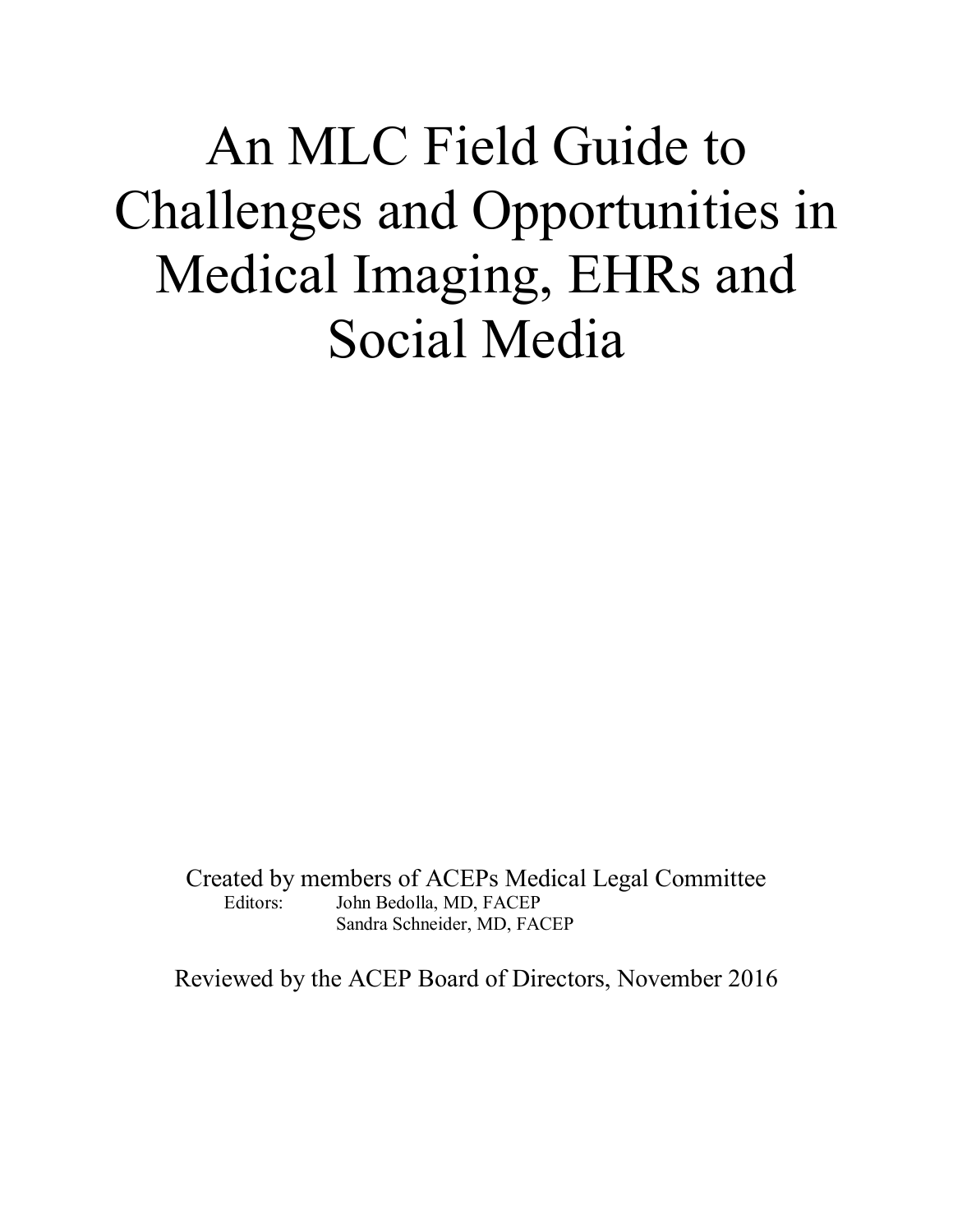# **RECOMMENDATIONS: Choosing Wisely**®

#### **Executive Summary**

- Choosing Wisely® initiatives and the driving force behind them are an increasingly important aspect of medical practice.
- Choosing Wisely® recommendations present a double-edged sword for clinicians; they do not offer definitive malpractice protection if followed and can be used against the physician if not followed.
- Choosing Wisely® recommendations can provide support for reasoned clinical decision-making.
- When applying Choosing Wisely®, it is recommended to document the clinical reasoning behind their application and/or why they do not apply.
- Choosing Wisely® recommendations do not replace clinical judgment.

Authors: Diana Nordlund, DO, JD, FACEP Nathan Schlicher, MD, JD, FACEP John Bedolla, MD, FACEP

The Choosing Wisely® Campaign is one of the many evidence-based guidelines and recommendations that are increasingly important in the day-to-day practice of emergency medicine. There are benefits and also substantial risks to the individual clinician and patient if the recommendations are adopted uncritically. The individual clinician should understand both the benefits and limitations of Choosing Wisely® and implement safe practices consistent with the recommendations, without at the same time surrendering the most important single determinant of safety: good clinical judgment.

# **Intent of Choosing Wisely**

The Choosing Wisely® Campaign was started by the American Board of Internal Medicine Foundation as a way to rally the house of medicine to adopt evidence based practices and reduce practices that were deemed unnecessary, dangerous, or outdated. Over 70 organizations have joined the initiative, including the American College of Emergency Physicians. Each organization is expected to release five additional recommendations per year.

#### **Design, Scope, and Examples of Choosing Wisely**® **Recommendations**

Choosing Wisely® recommendations are not protocols or mandates. They focus on specific areas where current practice is highly variable and prone to over-utilization. A typical recommendation lays out the present practice and why it is suboptimal; it then lays out an alternate, evidence-based practice pattern that is often less resource intensive. Especially well-done recommendations include primary reference sources.<sup>1</sup>

Contrary to popular belief, most recommendations do not involve imaging or diagnostic testing. One such example is to "[a]void placing indwelling urinary catheters in the emergency department for either urine output in stable patients who can void, or for patient or staff convenience." Examined closely, this recommendation gives the clinician freedom to place a catheter when it is clinically indicated, such as when the patient is unstable or can't void. The recommendations include eight primary and secondary references.

An example of an imaging-based recommendation is to "[a]void computed tomography scans in emergency department patients with minor head injury who are at low risk based on validated clinical decision rules." It references four large studies that validate clinical decision rules as applied to several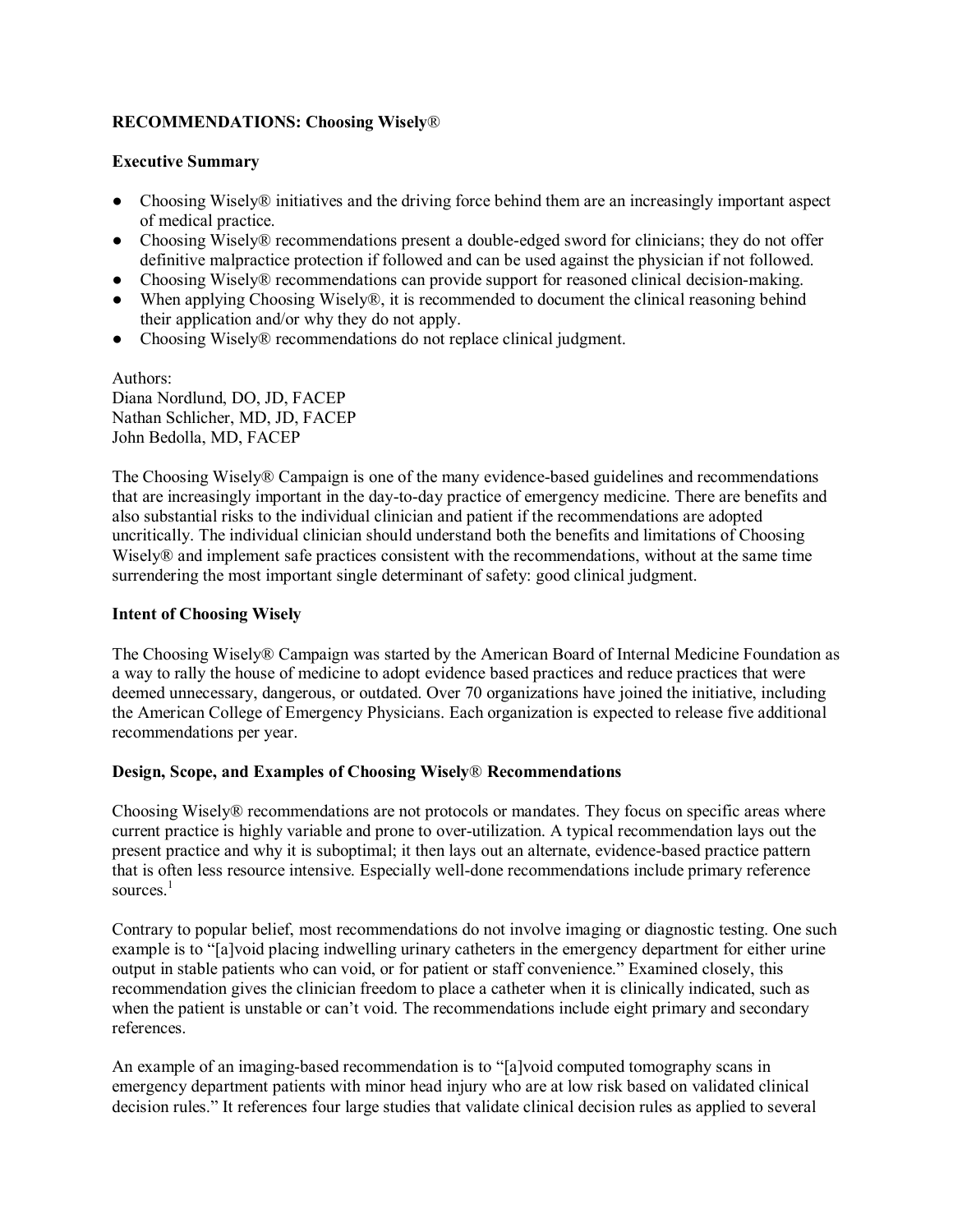thousand patients. On the face of it, this initiative appears to restrict CT utilization, but its actual intent is to promote the use of validated clinical scales to help in decision-making. By using the word "avoid" instead of "don't," the recommendation allows the clinician to rely on clinical judgment and order the CT scan on a case-by-case basis.

#### **Potential Benefits of the Choosing Wisely**® **Campaign**

There are a number of potential benefits to the Choosing Wisely® Campaign. Helping clinicians and patients driving toward cost-effective, quality care is a real potential benefit. Additionally, with increasing payment reform focused on quality, the ability to develop evidence-based recommendations by clinicians has the possibility of developing better payment models. Recommendations like Choosing Wisely® also have the potential to reduce the practice of defensive medicine by helping to highlight to clinicians where such recommendations can give them evidence to avoid unnecessary testing. Finally, these recommendations can be discussed with patients and have the potential to build trust and strengthen the clinical relationship, a key benefit to avoid future litigation.

*Driving Higher Quality Care*. Decreasing unnecessary practice variation is a worthy goal, particularly with high-risk diagnoses. From a patient safety perspective, standardization can reduce medical errors and adverse outcomes, theoretically reducing malpractice exposure. For instance, through the use of guidelines like PECARN criteria for pediatric head injury, the Choosing Wisely® recommendation identifies the high risk patients who should be imaged as well as the ultra-low risk patients in whom the risk of radiation exceeds the potential benefit. By highlighting PECARN criteria, the Choosing Wisely® campaign, also serves a valuable educational function, disseminating important evidence and clinical decision support rules.

*Incentivize and Align with Payment Reform*. As we move away from high-volume testing to a capitated model, it will be part of our practice to justify the use of testing and avoid testing when it is safe and appropriate to do so. By defining in advance what is evidence based quality testing, we can help ensure that future payment models are built on clinical evidence, not arbitrary caps and rules. For example, CMS's proposed OP-15, which would have compared institutions' head CT utilization rates and become a pay-for-performance metric element, is a glaring example of what happens when arbitrary rules are placed to reduce utilization across the board. With guidelines like PECARN, clinicians and researchers can take the lead in establishing the basis for a safe future quality metric that is evidence based medicine and payment.

*Reducing Defensive Medicine*. A survey in 2009 showed that physicians attributed as much as 34% of the overall health care costs to defensive medicine. These tests lead to increased costs and may expose patients to potential complications. In that same study, emergency medicine was identified as one of the most likely specialties to practice defensive medicine along with obstetrics and primary care. Theoretically, the recommendations of Choosing Wisely® could reduce utilization of unnecessary laboratory testing, imaging, and admissions. By having a guideline that is nationally accepted to reference, clinicians would have the capacity to argue in any litigation that they were within the acceptable standard of care of their specialty. While this is not a prevention of litigation, it is a defense that might not be as well legitimized without the Choosing Wisely® campaign endorsement.

*Building Trust with the Patient*. A common misconception among patients and family is that all clinical diagnosis requires testing or imaging. In the ED where the time to establish rapport is short, desire to avoid conflict with patient expectations can drive overuse. Choosing Wisely® recommendations can mitigate resource utilization based on expectations. They can be discussed with the patient as the basis of a shared decision-making model, potentially offering some protection in the event of a malpractice claim.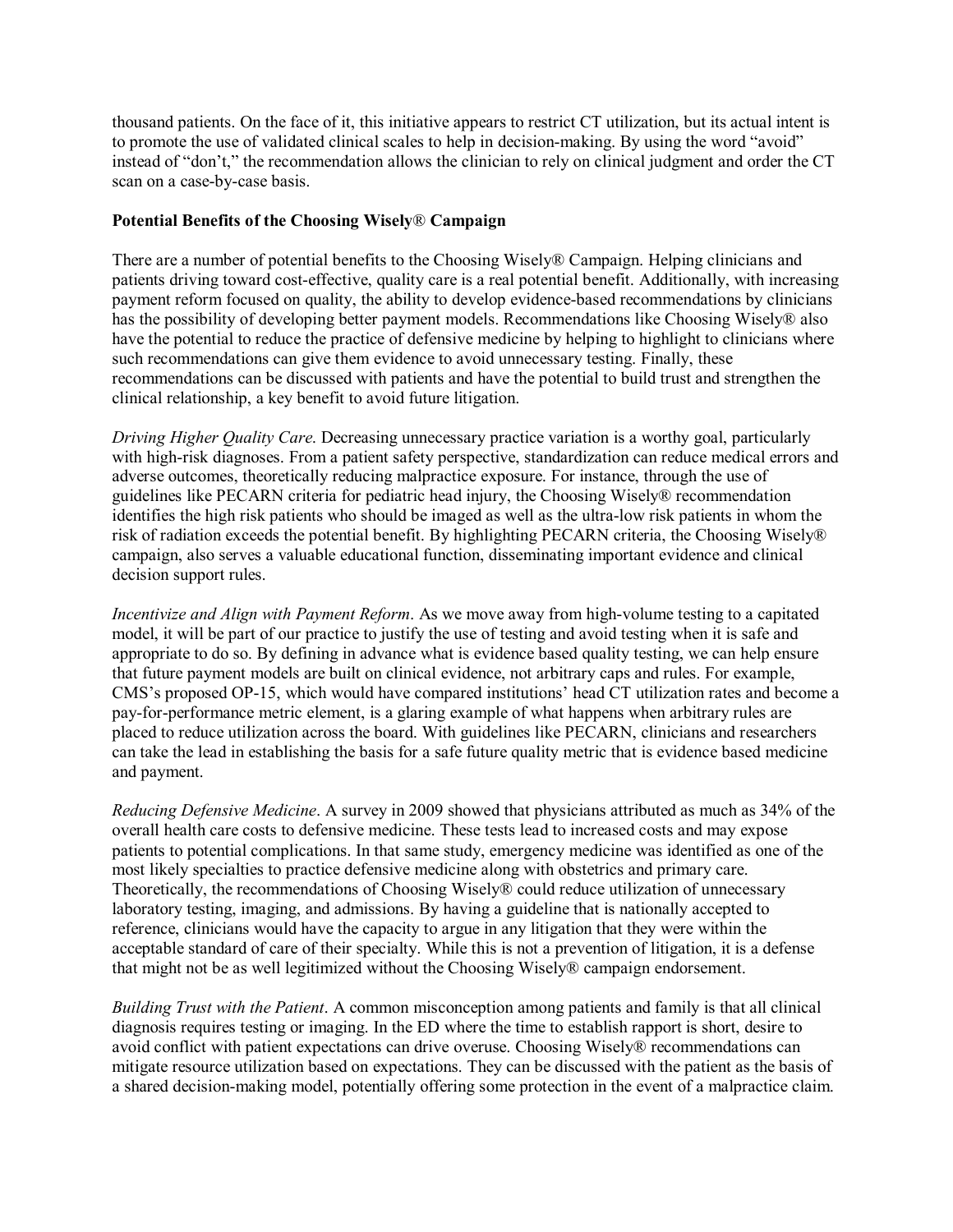To date, the use of guidelines and recommendations as a defense strategy has shown mixed success and is less successful than tort reform in reducing unnecessary testing and treatment.<sup>2,3</sup>

These benefits can be significant to both the clinician and patient in the future state of health care where quality and evidence-based medicine take on more significant roles. The clinician will benefit from reducing inappropriate testing, developing fair payment guidelines, and reducing the risk of litigation. The patient will benefit from less invasive and dangerous testing and treatments, potentially better relationships with their clinician, and receiving higher quality care. These benefits however may be offset by the limitations and dangers of the guidelines and recommendations.

#### Clinical Guidelines: A Double-Edged Sword

No matter how careful the research, formulation, and implementation of evidence-based guidelines, they cannot reduce risk to zero. Adhering to guidelines does not by itself provide malpractice protection. Though it may be a helpful malpractice defense strategy to cite guidelines when defending a provider's actions, such a defense is not definitive. Guidelines can expose providers to liability when followed as well as when not followed. The best protection is to understand guidelines and their function while consistently exercising careful clinical judgment (and documenting the same) in the care of patients. What follows is a non-comprehensive list of some risks inherent in adhering and not adhering to Choosing Wisely®.

#### Risks of Adhering to Choosing Wisely® Recommendations

According to an article in the *British Medical Journal*, <sup>4</sup> physicians who order more diagnostic testing may enjoy a lower overall malpractice risk. Thus, adhering to restrictive (ie, test-limiting) recommendations such as Choosing Wisely® could expose the clinician to additional risk. Furthermore, clinicians might reasonably deduce that decreasing diagnostics could result in lower patient satisfaction scores. Additionally, ignoring patients' expectations has the potential to trigger complaints. Thus, as clinicians incorporate Choosing Wisely® into daily practice, they should do so with an understanding of the risks.

*Risk #1: Hoof beats, Zebras, and Acceptable "Miss" Rates*. One size does not fit all. Subtle variations in provider interpretation of guidelines and recommendations, as well as patient presentations, can render even carefully researched guidelines ineffective in some scenarios. While the standard of care does *not* require an immediate, precise diagnosis of all conditions 100% of the time, one must acknowledge that delayed and/or "missed" diagnoses can sometimes be devastating for patients and families-- whether or not there is a deviation from a guideline or from the standard of care. Furthermore, physicians themselves suffer psychologically if one of their patients has a bad outcome.<sup>5</sup> Adverse outcomes be may be less palatable to patients and families if they associate them with denial of testing.

*Risk #2: Patient Perception of Care*. In addition to various post-encounter survey mechanisms, there are multiple venues for immediate dissemination of patient sentiment via social media that far exceed the scope of old-fashioned word-of-mouth. Many health systems already invest significant resources in perfecting the "patient experience," and this aspect of customer service is an increasingly large part of EP's medical interactions with patients. Many patients approach the Emergency Department encounter with preconceived notions of their diagnosis and expectations regarding diagnostic testing and interventions, and promptness of their delivery. Whether or not these expectations are correct and realistic does not mitigate the lay perception of the provider, the care team, and the health system if reality does not comport with expectation. At times, careful explanation at the bedside is insufficient to obviate the risk associated with unmet patient expectation and clinicians may find themselves subject to formal internal inquiry based solely on patient dissatisfaction. These situations are sometimes compounded by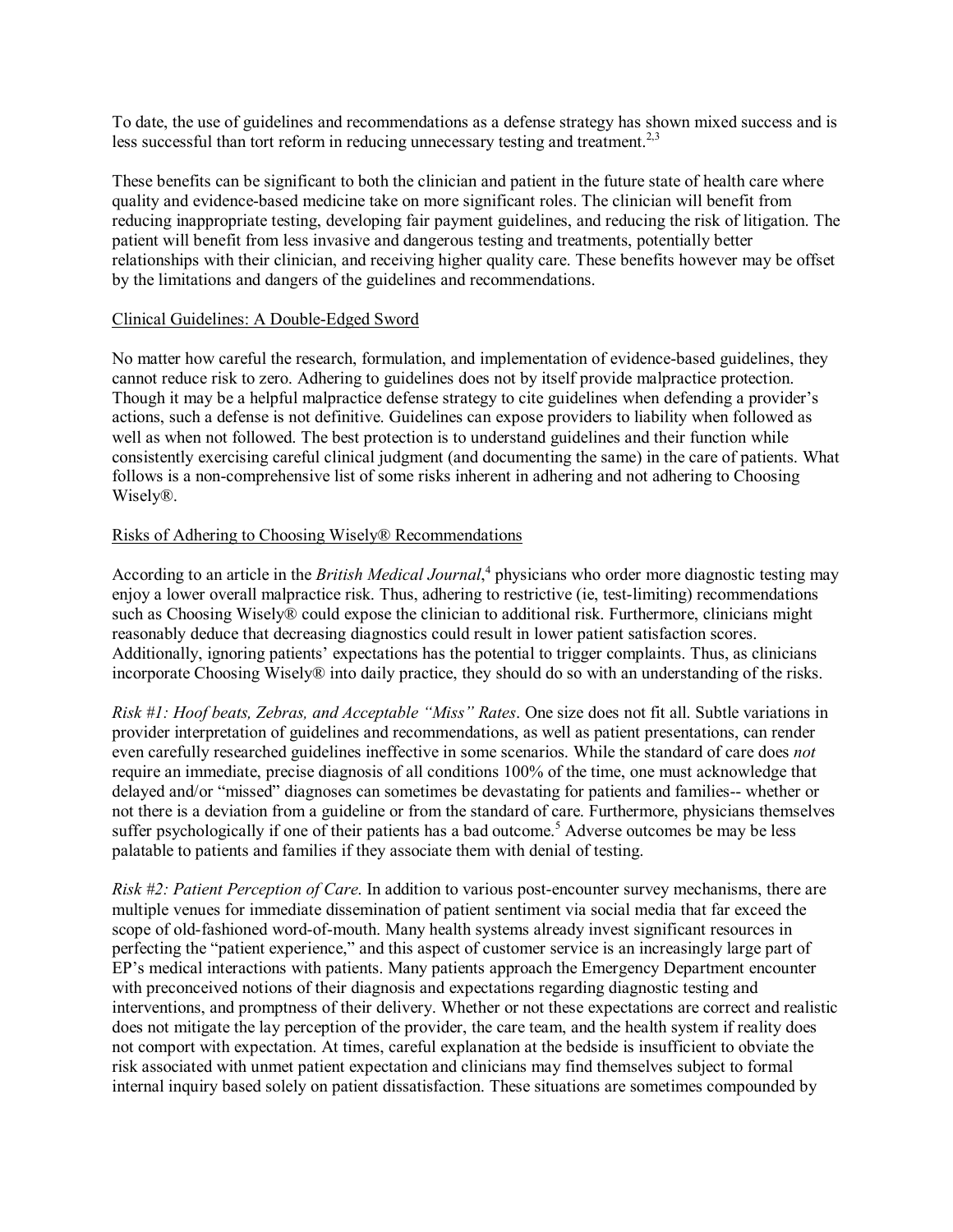subsequent providers who proceed with the desired testing or treatment. Being seen as the clinician who withheld testing or treatment is a risk of following Choosing Wisely®.

*Risk #3: Shifting the Risk to the Provider*. This disclaimer can be found at the end of any Choosing Wisely® recommendation: "*These items are provided solely for informational purposes and are not intended as a substitute for consultation with a medical professional. Patients with any specific questions about the items on this list or their individual situation should consult their physician."6* Furthermore, members of our own college have noted and published commentary on even stronger language that attempts to absolve ABIM of any liability stemming from reliance on these recommendations.<sup>7</sup> In the mostly unreformed medical malpractice/tort ecosystem in place, potential cooperation often becomes a prisoner's dilemma: none of the players will act to decrease risk overall if they perceive the act as  $\frac{1}{2}$  increasing their own risk.<sup>8</sup> So long as these practices convey no perceived or real adaptive advantage in the malpractice ecosystem, adoption is problematic.

#### Risks of Deviating from Choosing Wisely® Recommendations

*Risk #1: Complications of Testing and Treatment.* The most obvious risk of deviating from Choosing Wisely<sup>®</sup> stems from complications of testing and treatment performed in spite of the recommendations. Regardless of the subtleties of a patient's presentation, it's to call a provider's care into question if the care deviates from Choosing Wisely® recommendations. This is the keen edge of the double-edged sword: one can readily imagine the legal scenario in which a recommendations is held up by plaintiffs as evidence that an EP did not meet the standard of care, particularly when some societies characterize practices in conflict with their recommendations and guidelines as "inappropriate, wasteful clinical actions that harm patients and lead to costly health care."9 Regardless of the level of tort reform in individual states and the admissibility of various forms of evidence, it may well seem egregious to a lay jury when something as "simple" as five plain-language recommendations (ergo, "Doctor, you can count to five, can't you?)" is disregarded by an EP.

*Risk #2: Interdisciplinary Overlap*. An additional consideration is the implication that one specialty's set of endorsed recommendations has upon the clinical practice of another specialty's physicians. For example, the first four of the five Choosing Wisely® recommendations thus far set forth by the Infectious Diseases Society of America (ISDA) apply directly to Emergency Medicine physicians:

- 1. Don't treat asymptomatic bacteriuria with antibiotics.
- 2. Avoid prescribing antibiotics for upper respiratory infections.
- 3. Don't use antibiotic therapy for stasis dermatitis of lower extremities.
- 4. Avoid testing for *Clostridium difficile* infection in the absence of diarrhea.

This raises several immediate questions:

- 1. Are all providers expected to know and adhere to all Choosing Wisely® recommendations regardless of whether or not the recommendations have been endorsed by their own professional specialty's society or college?
- 2. If so, have each set of Choosing Wisely® recommendations been vetted by each specialty to which the recommendation is expected to apply?
- 3. If not, what are the ramifications of adhering to (and or deviating from) such broadly applicable recommendations?

There are 72 specialty societies listed on the Choosing Wisely® website. If each society promulgates at least five recommendations, a minimum of 360 recommendations could apply to an EP's practice. This will matter little, if at all, to a plaintiff's attorney. Non-emergency specialty societies drafting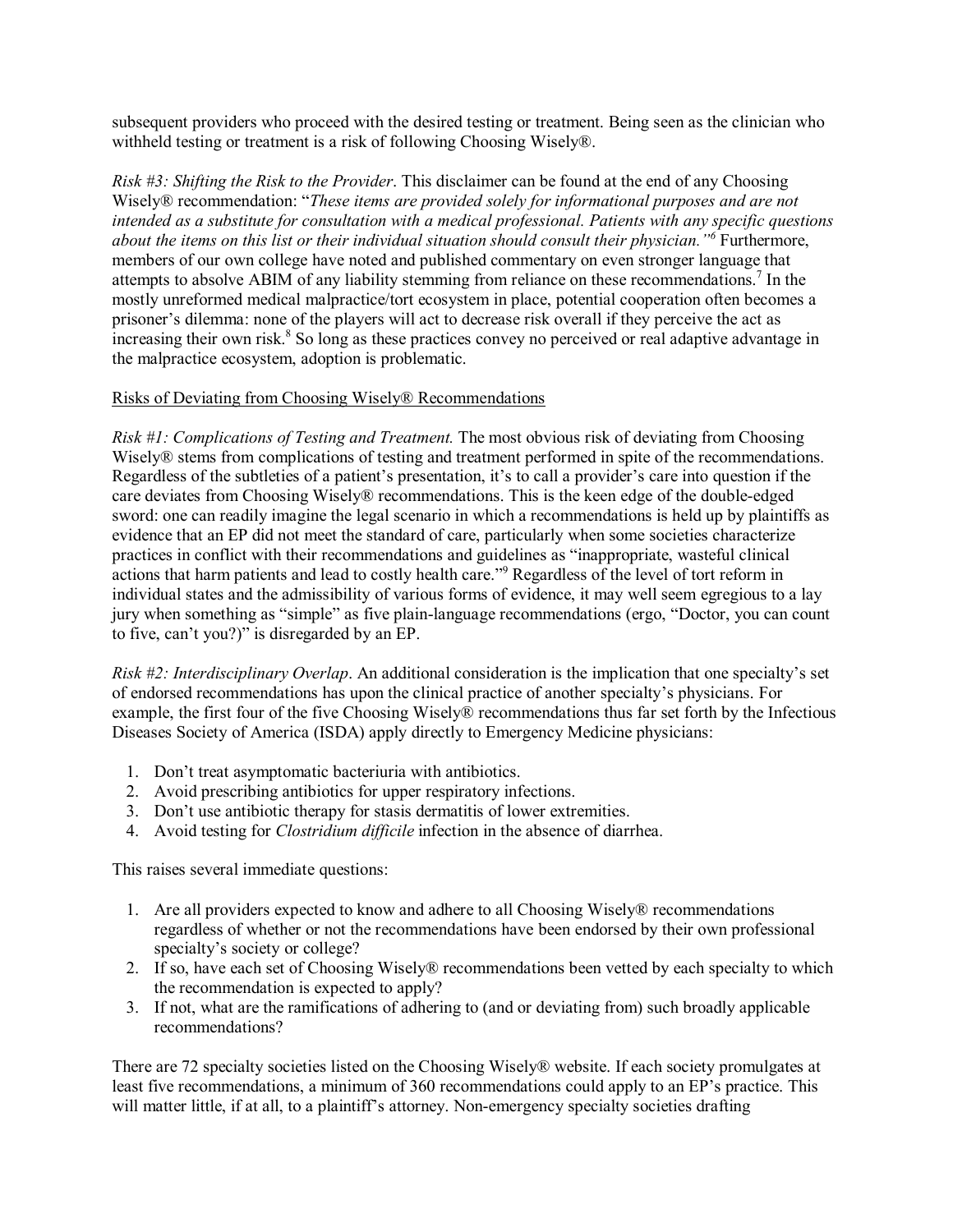recommendations may also be oblivious to the logistical challenges of emergency practice, such as unavailability of resources or follow-up. Even more poignantly, they may not be readily apparent to a jury retrospectively analyzing an EP's care. Finally, the EP may not be aware of, or be prepared to adhere to, recommendations that are not endorsed by his or her own specialty association. These factors combine to create significant additional risk associated with Choosing Wisely®.

#### **Recommendations**

#### *Recommendation #1: Use Wisely*

Choosing Wisely® must be applied with care. Clinicians should thoughtfully consider each recommendation, understand the specific circumstances where it applies, and adhere judiciously when it applies well to the clinical scenario and is supported by good evidence. Recommendations not specifically endorsed by ACEP should be held to a higher level of scrutiny before use in emergency practice.

#### *Recommendation #2: Document Wisely*

Whether the clinician feels it is best to follow or not follow Choosing Wisely®, good documentation is critical. When following the recommendations, it is protective to reference and briefly explain why they apply well. When not following the recommendations, it is prudent to document appreciation of the guideline and the relevant clinical facts that render it inapplicable. This practice will mitigate at least a portion of the malpractice risk and will be required in the burgeoning era of quality-based payments.

#### *Recommendation 3#: Above All, Put Patients First*

It is an ever-increasing challenge to advocate for patients in the setting of a healthcare system that demands more for less. Adoption of guidelines and recommendations is problematic in a tort system that can punish the clinician for following or not following them. EPs face escalating patient volumes, dwindling resources, and significant pressures to prioritize metrics above all else. As front-line providers to a disproportionate number of the medically underserved and as the gatekeepers to high-cost hospital admissions, EPs are uniquely positioned to carry the mantle of providing quality, cost-effective care. Thus, as EPs balancing evidence-based medicine with the cost-containment measures that are critical to the viability of our healthcare system, we must also remember that the view from the bedside is different than the one from the conference table; even well-intentioned, well-researched guidelines cannot contemplate every clinical scenario. Thus, it is our responsibility to apply guidelines and recommendations through the lens of clinical acumen, and continue to put patients first.

#### **Conclusion**

The Choosing Wisely® Campaign has potential benefits and hazards for the clinician and the patient. Its potential for changing practice will likely remain limited in the present unreformed malpractice system. Application of these recommendations is especially challenging in Emergency Medicine because it encompasses almost every specialty. Nonetheless, it is highly publicized and the greatest danger lies in ignoring it. EPs should understand the applications and limitations of Choosing Wisely®, and implement safe practices that comply with its recommendations *when appropriate*, and preserve and protect the Emergency Physician's primary responsibility to the patient.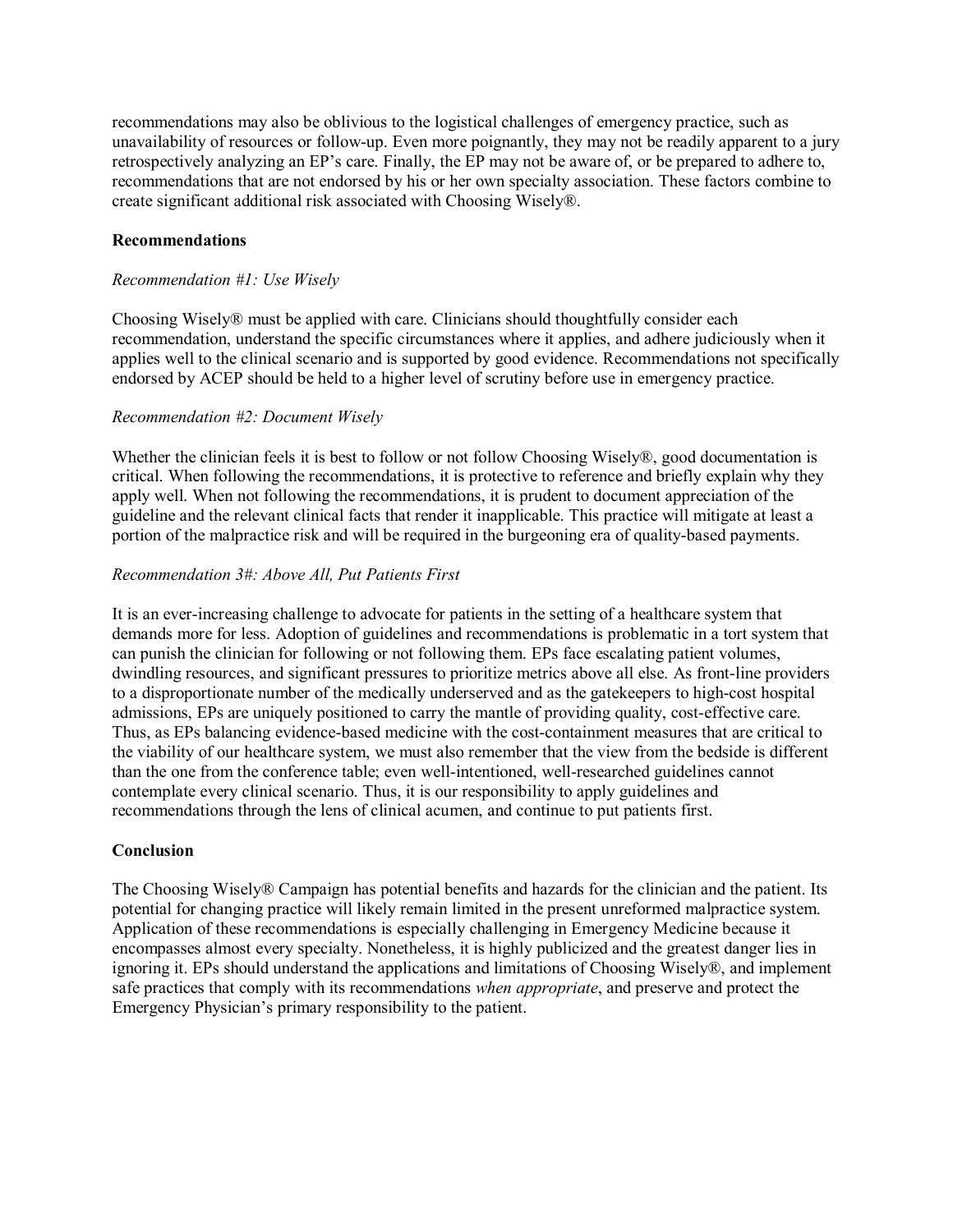#### **References**

- 1. American College of Emergency Physicians. Choosing Wisely Recommendations, October 14, 2013; October 27, 2014. [http://www.choosingwisely.org/societies/american-college-of-emergency](http://www.choosingwisely.org/societies/american-college-of-emergency-physicians/)[physicians/](http://www.choosingwisely.org/societies/american-college-of-emergency-physicians/)
- 2. Kessler DP. Evaluating the medical malpractice system and options for reform. *J Econ Perspect*. 2011;25(2):93-110.<http://www.ncbi.nlm.nih.gov/pmc/articles/PMC3195420/>
- 3. LeCraw LL. Use of clinical practice guidelines in medical malpractice litigation. *J Oncol Pract*. 2007;3(5):254. doi:10.1200/JOP.0752501.
- 4. Wallace E, Lowry J, Smith SM, et al. The epidemiology of malpractice claims in primary care: a systematic review. BMJ Open 2013; **3**:e002929 <http://bmjopen.bmj.com/content/3/7/e002929.full>
- 5. *See* "Physician Suicide" by Andrew et al, at http://emedicine.medscape.com/article/806779-overview. This article, a July 2015 Medscape article penned by members of our own college, estimates physician suicide rates as 1.4-2.3 times the average rate of the general population.
- 6. Society for Healthcare Epidemiology of America. Choosing Wisely Recommendations, October 1, 2015.<http://www.choosingwisely.org/societies/society-for-healthcare-epidemiology-of-america/>
- 7. *See* Sullivan, DO, JD, "Why Choosing Wisely Won't Protect You in a Lawsuit" at [http://www.medscape.com/viewarticle/837399\\_3,](http://www.medscape.com/viewarticle/837399_3) stating: "The disclaimers contained in Choosing Wisely guidelines, such as 'use of this report is at your own risk' and 'the ABIM Foundation ... [is] not liable for any loss, injury, or other damage related to your use of this report,' also seem to show the ABIM Foundation's acknowledgement that the guidelines in its own initiative will not insulate practitioners from liability when a diagnosis is missed."
- 8. Riggs J. Medical ethics, logic traps, and game theory: an illustrative tale of brain death. *J Med Ethics*. 2004;30(4):359-361. doi:10.1136/jme.2002.002667.
- 9. Infectious Diseases Society of America. Choosing wisely Recommendations, February 23, 2015. <http://www.choosingwisely.org/societies/infectious-diseases-society-of-america/>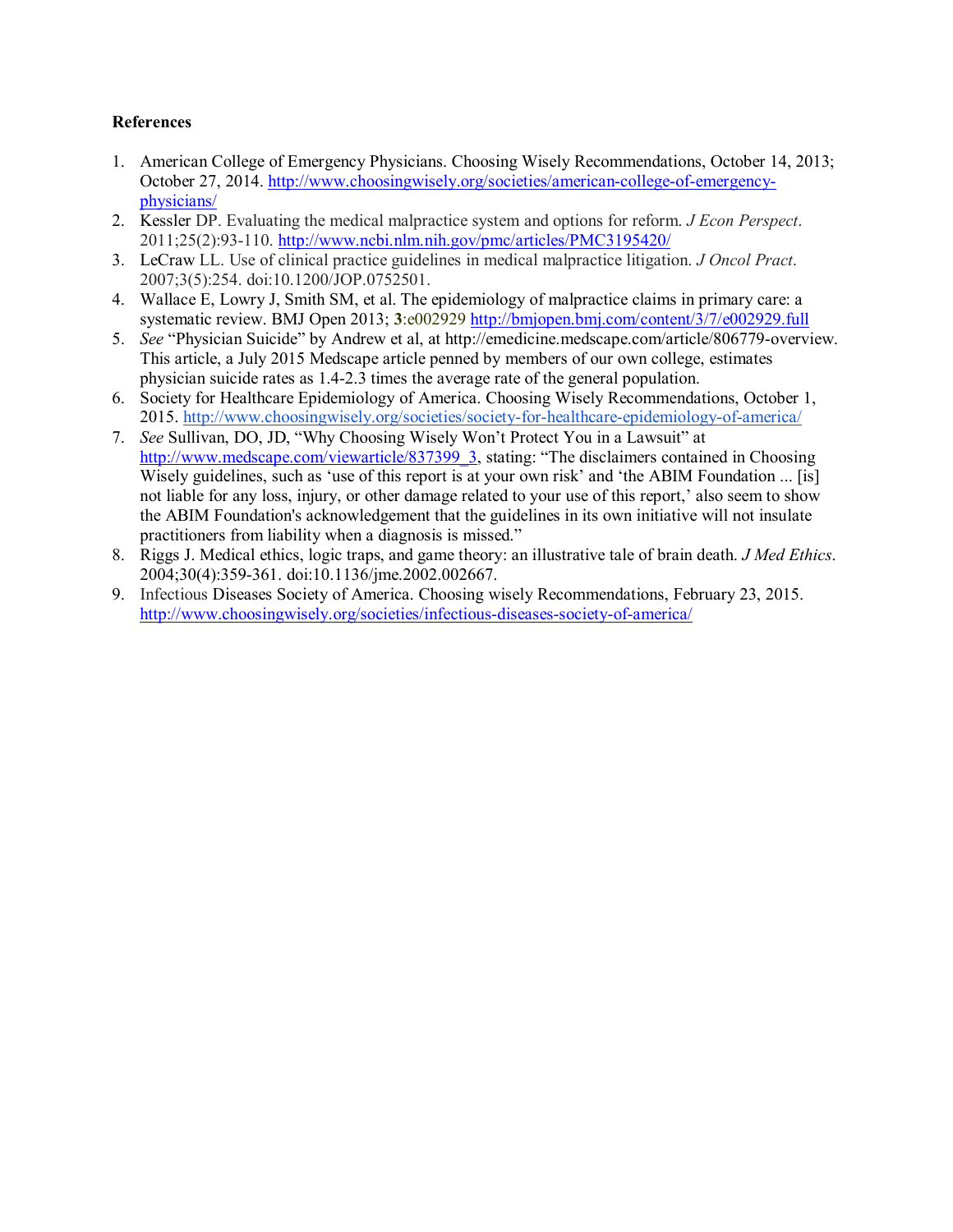#### **EHR Liability and Risk Management Strategies**

#### **Graham T. Billingham, MD, FACEP Diana B. Nordlund, DO, JD, FACEP**

For many physicians, electronic health records (EHRs) have been somewhat of a failed promise. The proposed benefits of these systems – eg, enhanced communication, broader research capabilities, standardized practice patterns, improved patient outcomes, and streamlined costs — often remain elusive

or only partially realized. Clearly, EHR implementation has both pros and cons, and much has been written about the potential risks that these systems present.

As we approach a decade of EHR use, issues related to electronic records also have found their way into the courts. A recent PIAA study found that 53 percent of member companies had malpractice litigation directly related to EHRs.<sup>2</sup> Top issues noted in these cases include inappropriate use of copy and paste, failure to review available data, Health Insurance Portability and Accountability Act of 1996 (HIPAA) violations, and inability of systems to interface.<sup>2</sup> Others have pointed out the difficulty of defending cases in which electronic records include unexplained additions or deletions, late entries, subjective remarks, data entry errors, or alert overrides.

**EHRs and e-Discovery**

In 2006, e-discovery amendments were introduced to the Federal Rules of Civil Procedure. These amendments require production of electronically stored data and metadata if requested.<sup>1</sup> Metadata is the "hidden data" in electronic files, such as author of the entry, timestamp, changes to the record, etc. Metadata may not be easily accessible, and physicians and other providers may not always be aware of the content contained within metadata.

To address these issues, medical practices should develop policy statements that specifically define what each practice considers a "legal patient record." These policies will help practices track, preserve, and retain electronic records for business, legal, and compliance purposes. Each practice's policy should align with its respective hospital policy. Important considerations include the following:

- When are patient records considered complete for accreditation/compliance purposes?
- What data are disclosed upon request for medical records?
- What authorizations are required for release of protected health information?

Establishing a clear definition of the legal patient record and specific policies related to documentation will help medical practices respond to requests for disclosure, comply with state and federal medical record retention schedules, and safeguard records against breaches, tampering, and destruction.

Additionally, keep in mind that printed electronic records may look entirely different from the user interface that the practitioner sees. Knowing what the printed copy of the legal EHR record looks like will help raise awareness about the types of information available in print format and how it might appear to patients, legal counsel, and juries.

As EHR systems continue to mature and evolve, it is incumbent on physicians to identify emerging risks and put effective risk-prevention strategies in place to reduce liability exposure.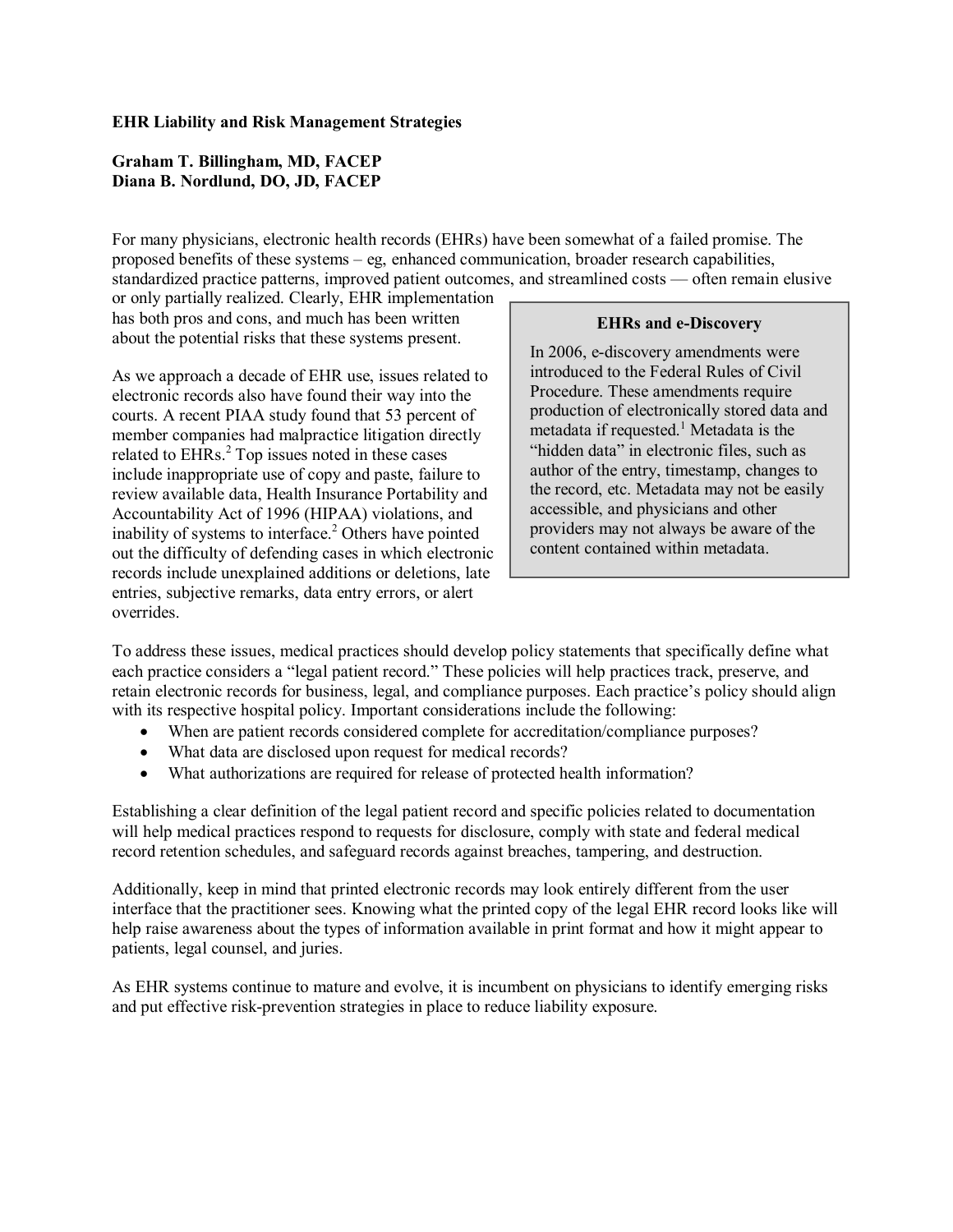#### **Top 10 EHR Emerging Risks**

- **1. Metadata:** Requests for the production of electronic records will include large amounts of hidden data, such as time stamps, author of the record, and changes to the record. Be aware of the information contained within metadata and its implication for workflow practices.
- **2. Audit trails:** Every keystroke leaves an electronic footprint for potential audit and discovery. Medical practices should consider hiring an outside party to perform an annual audit and provide feedback about the quality of EHR documentation, adherence to regulatory standards, and billing/coding compliance.
- **3. Paper:** Discovery requests for printed copies of electronic records can be problematic if the treating physician is unaware of what these records look like in print format. Further, cases have occurred in which multiple versions of the same record appear different due to software upgrades and time synchronization issues (eg, if patient care is documented before the actual provision of treatment). Review printed records on a quarterly basis to ensure familiarity with the print format. Does the record accurately reflect the care the patient received?
- **4. Definition of the legal record:** Both physicians and hospitals should work together with legal counsel to define what constitutes the actual legal medical record. Written policies and procedures should address the following questions: When does the record begin and end? Who has access to the record? What should be disclosed during discovery? Consistency in the definition of the legal medical record is essential across the practice and the institution.
- **5. Big data:** A common question since the widespread adoption of EHRs is who is responsible for the large volume of data? Data overload is a legitimate concern, and the ability to decipher meaningful information out of vast quantities of unstructured data is challenging. Recent court cases have held that physicians are *not* responsible for knowing the entire medical record of their patients. Grasping the breadth of electronic patient data is even more cumbersome when the patient has received care at multiple organizations within a healthcare system. The issue of big data should be closely monitored, as it is a moving target that continues to increase in complexity.
- **6. Record preservation and retention:** Medical practices and hospitals have a clear-cut duty to preserve and maintain patients' medical records. Any modifications, tampering, or destruction of records can have both regulatory and legal ramifications. Practices and hospitals should develop written policies and procedures to address documentation best practices and record retention requirements.
- **7. Embedded guidelines:** The practice of embedding guidelines, such as Choosing Wisely®, in EHR systems is a common concern among physicians. As a general rule, reducing practice deviation — particularly for high-risk diagnoses — by adopting best practices is both good medicine and sound risk management. The key is to follow and practice these guidelines in both principle and documentation. Adopting best practices that are not implemented, documented in the record, or followed in practice markedly increases legal exposure.
- **8. Medical errors:** Adverse events, such as administering the wrong medication dosage or failing to document an allergy, can lead to poor patient outcomes and allegations of malpractice. Although human error cannot be completely prevented, EHR design is evolving to incorporate human factors engineering that both anticipates and mitigates the risk of errors.
- **9. Data breach**: Data breach, both intentional and unintentional, is a serious concern with EHRs. As technology continues to progress and becomes more sophisticated, so do malicious attempts to steal data. Physicians and medical staff should seek education and training so they are aware of cyber risks, and they should implement safeguards to protect medical records from breach. Increasingly risky areas include email, texts, passwords, social media, and hardware (eg, stolen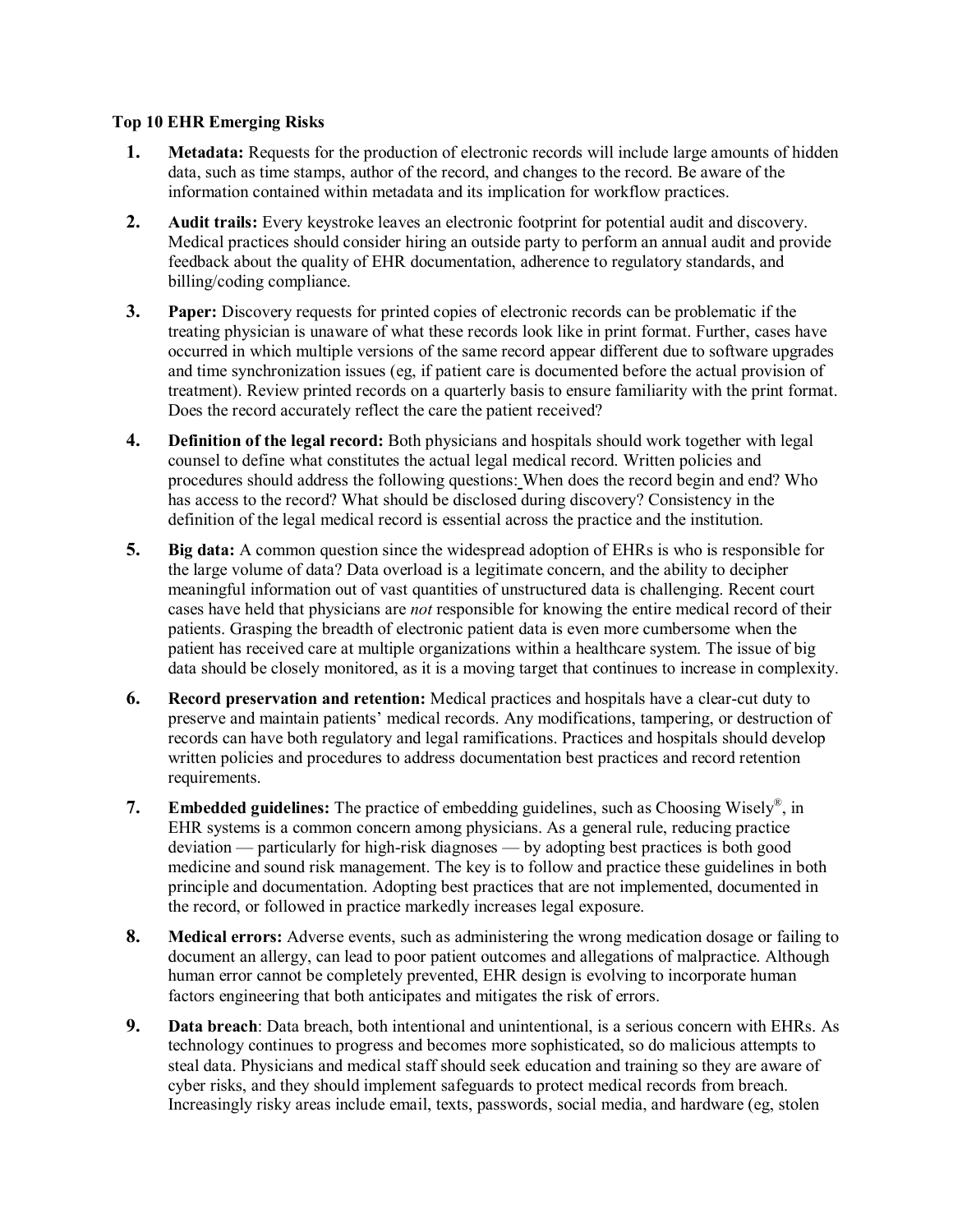smartphones, tablets, and laptops). Annual security audits and strategies, such as secure encryption, will help address this area of risk.

**10. Patient portals:** The intent of patient portals is to engage and empower patients, promote communication, increase transparency, and improve patient outcomes. To meet these objectives, medical practices should develop policies and procedures that address both the operational and legal aspects of portal use. Some important areas that polices should cover include terms of use, the physician–patient relationship, response times to queries and requests, emergency situations, and privacy/security.

# **Conclusion**

Although EHRs have created new opportunities in healthcare, they are not without risk. Issues related to documentation, data overload, and privacy/security of health information represent some of the main concerns.

Physicians and healthcare organizations can mitigate EHR risks by (a) developing policies and procedures that address top concerns and emerging issues, (b) gaining familiarity with the concept of metadata and both the electronic and printed format of records, and (c) conducting regular audits to identify potential problems or gaps in policy.

Taking proactive steps can help physicians feel more comfortable with, and confident in, taking action when they receive a request for the EHR and/or discovery of imbedded electronic data.

#### **References**

- 1. Federal Rules of Civil Procedure. (2006, December 1). U.S. Government Printing Office. Retrieved from <https://www.gpo.gov/fdsys/pkg/CPRT-109HPRT31308/pdf/CPRT-109HPRT31308.pdf>
- 2. PIAA. (2015, January). Part 1 of 2: Electronic health records and a summary analysis on the 2012 PIAA EHR Survey. *Research Notes.* 1(1):3.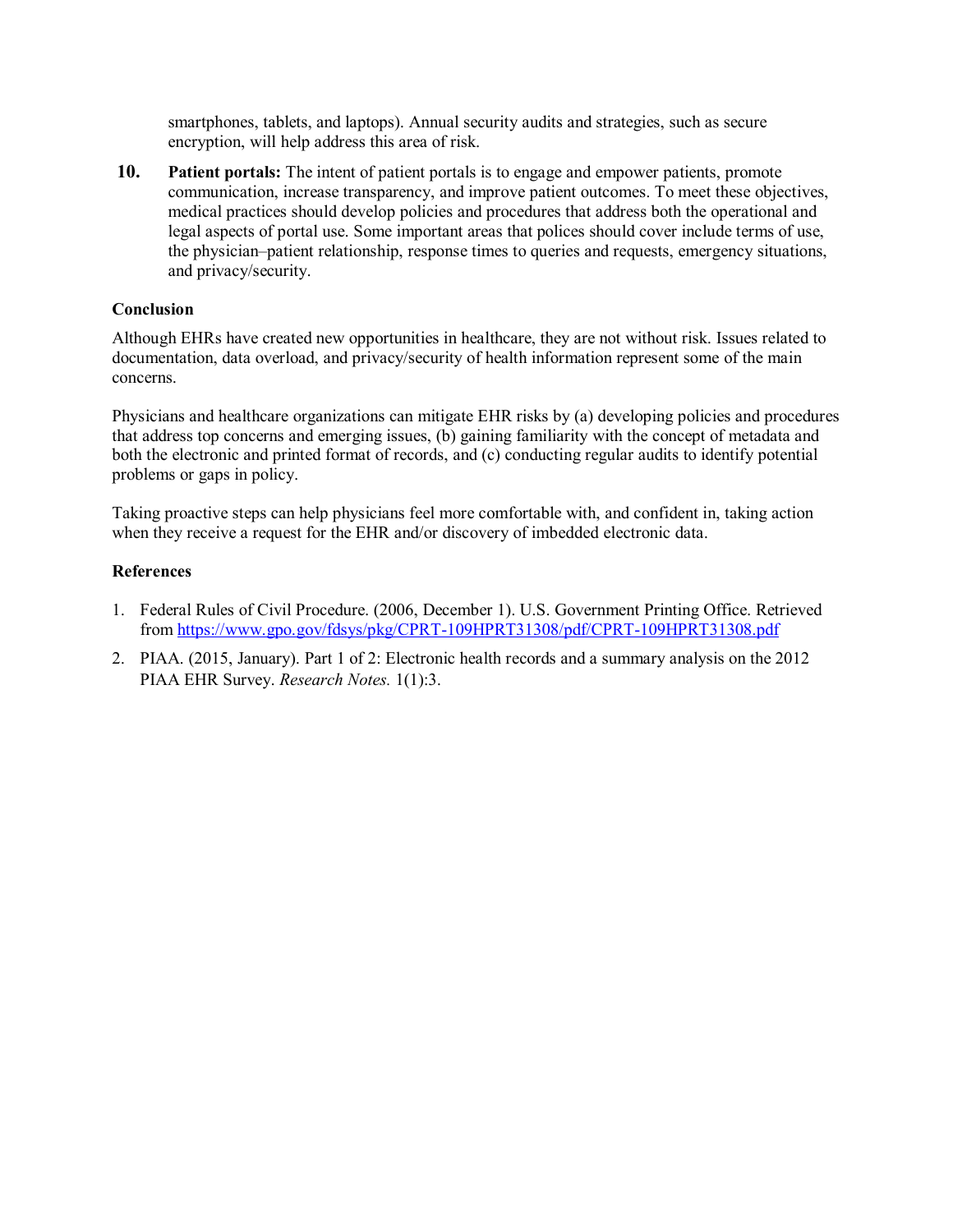# **A Medicolegal Primer on Social Media for the Emergency Physician**

Mark Olivier, MD, FACEP

# **Executive Summary**

- The risks of a social media presence are the same risks the emergency physician encounters in real life: inappropriate relationships, HIPAA violations, and presenting oneself and one's profession in an unfavorable light. However, *social media can amplify and extend errors in judgment, demeanor, and behavior far beyond the emergency physician's local environment.*
- HIPAA violations, inappropriate patient relationships and posts that reflect poorly on the emergency physician and the practice of medicine are relatively common, and can result in medical board investigations, peer review investigations, fines, and job termination.
- Before establishing a presence on social media, the emergency physician should be aware of the dangers.
- There are different social media classes. The safest is a physician peer-to-peer service like Doximity. Non-secure websites, such as LinkedIn, or Facebook, should only be used to discuss general issues, articles.
- The rules of prudence that dictate personal behavior in the ED or the community apply in social media, only more so, as an error can amplify far beyond the local environment.

# **Background**

About 2 billion people worldwide use social media. There are different social media types the emergency physician may use:

- Blogs: websites where the author can post commentary, and articles, and encourages feedback. Posting, comments and replies provide open-ended interaction between the author and followers of the blog. An example of a physician blog is<http://www.mommd.com/blogs/> which is a blog dedicated to supporting women in medicine.
- Micro Blogs: Similar to blogs, but restricted in length, such a Twitter. An example is a twitter account where family practitioners can post and spark debate.<https://twitter.com/aafp>
- File-sharing sites: These sites emphasize sharing media. The largest is [www.youtube.com.](http://www.youtube.com/) An example of a physician youtube channel includes: John Bielinski MD, who gives clinical advice and education to EM residents. [https://www.youtube.com/watch?v=EGNe\\_lzCDUA](https://www.youtube.com/watch?v=EGNe_lzCDUA) Many institutions, such a Johns Hopkins, have dedicated youtube channels.
- Integrated Social Media: The prototype is Facebook, which combines micro-blogging, full blogging, and file sharing. More professionally oriented sites include [www.linkedin.com](http://www.linkedin.com/) and [www.doximity.com.](http://www.doximity.com/) Doximity is limited to verified doctors.

Content on any of these websites can be linked to others and rapidly disseminated to up to 2 billion internet users.

# **Potential Uses and Benefits of Using Social Media**

There are positive uses and potential benefits to social media engagement. Social media may be used to promote the physician's practice group. Social media allows for broadcasting one's accomplishments, including papers, posters and videos, and can enhance one's professional profile and extend its reach. Social media are also an important method of networking and joining interest group. The best examples are LinkedIn and Doximity. Posting one's accomplishments and curriculum vitae can also be valuable for career advancement.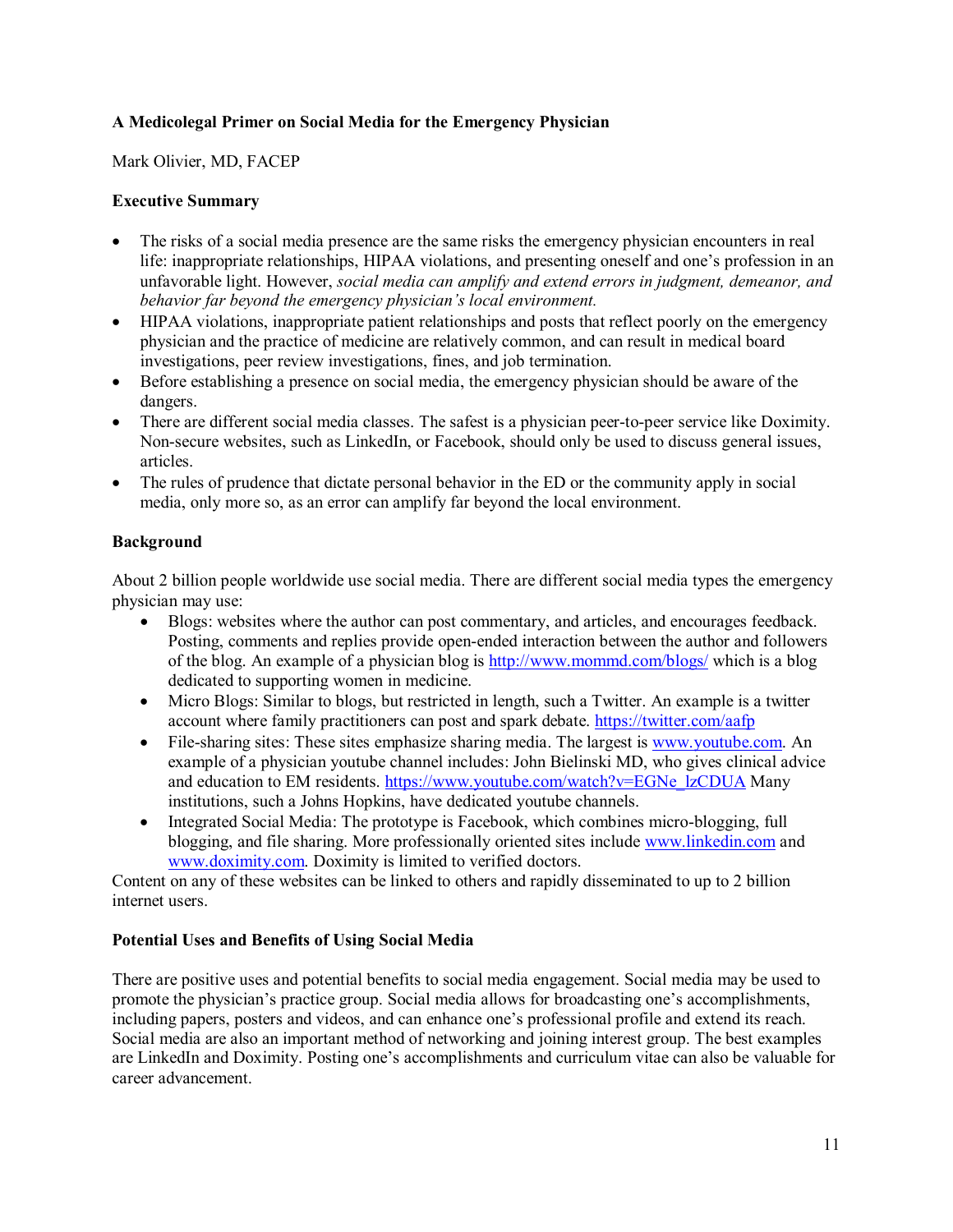Social media can also provide a forum for discussion and for advancing topics of discussion. They allow the individual contributor to participate without having to attend meetings. Social media can also play and important educational role. A well-phrased post or a clever video can suddenly "go viral" and reach hundreds of millions.

Social media can also fill valuable group learning and educational needs. [www.kevinmd.com](http://www.kevinmd.com/) and @kevinmd, who often posts on physician well-being, is an example of positive use of social media. There are many forums for discussion online, and even ways for physicians to "bounce" tricky cases off each other. So long as no patient-specific data is transferred or advice given, they can be valuable.

# **Risks of Using Social Media**

Social media do not create any fundamentally new risk category, but they do extend the reach and permanence of the risk. In the past, an error or lapse in judgment in the social sphere had mostly local repercussions, unless egregious. In the social media age, a single error can be broadcast to hundreds of millions. Bad posts can be deleted, but archived records can still show up for years.

Errors around social media are similar to errors committed in the pre-social media world: violation of confidentiality, inappropriate patient contact, unprofessional language or demeanor, inflammatory language or topics, and conduct or behavior that otherwise reflects poorly on the practice of medicine and one's professional profile. Examples include physicians posting pictures of themselves in a state of intoxication or partaking in unsavory events.

The risks of social media aren't just "social" or even local. They can reach into career and licensing. A recent study of state medical boards demonstrated that a majority of medical boards take actions related to social media. Most common breaches of board standards include: inappropriate communication, prescribing without a license or appropriate doctor-patient relationship, misrepresentation of credential and giving advice without a proper doctor-patient relationship. A majority of boards also report significant disciplinary actions related to social media.

# **Conclusions**

Social media provide benefits as well as hazards to physicians. The physician should engage social media strategically, with a specific goal in mind, knowledge of how social media can help achieve that goal, and knowledge of the risks. So long as the physician avoids the traps associated with social media, they can provide significant benefits.

#### **Recommendations**

- Engage social media strategically, with a clear purpose in mind. Avoid using it as a sounding board for anger or to "air out dirty laundry."
- Avoid inflammatory language or inflammatory websites.
- Be aware that offering advice about a specific patient is a violation of statutes regarding an appropriate doctor-patient relationship. If you offer advice offer it as general advice and not specific to the patient.
- Be aware of HIPAA and do not post any patient data, or any data that could be used to trace back to the patient.
- Do not engage in a relationship with a former or current patient through social media. You may exchange emails or converse, but make sure it is about medicine and not about your relationship. Also, be aware of HIPAA.